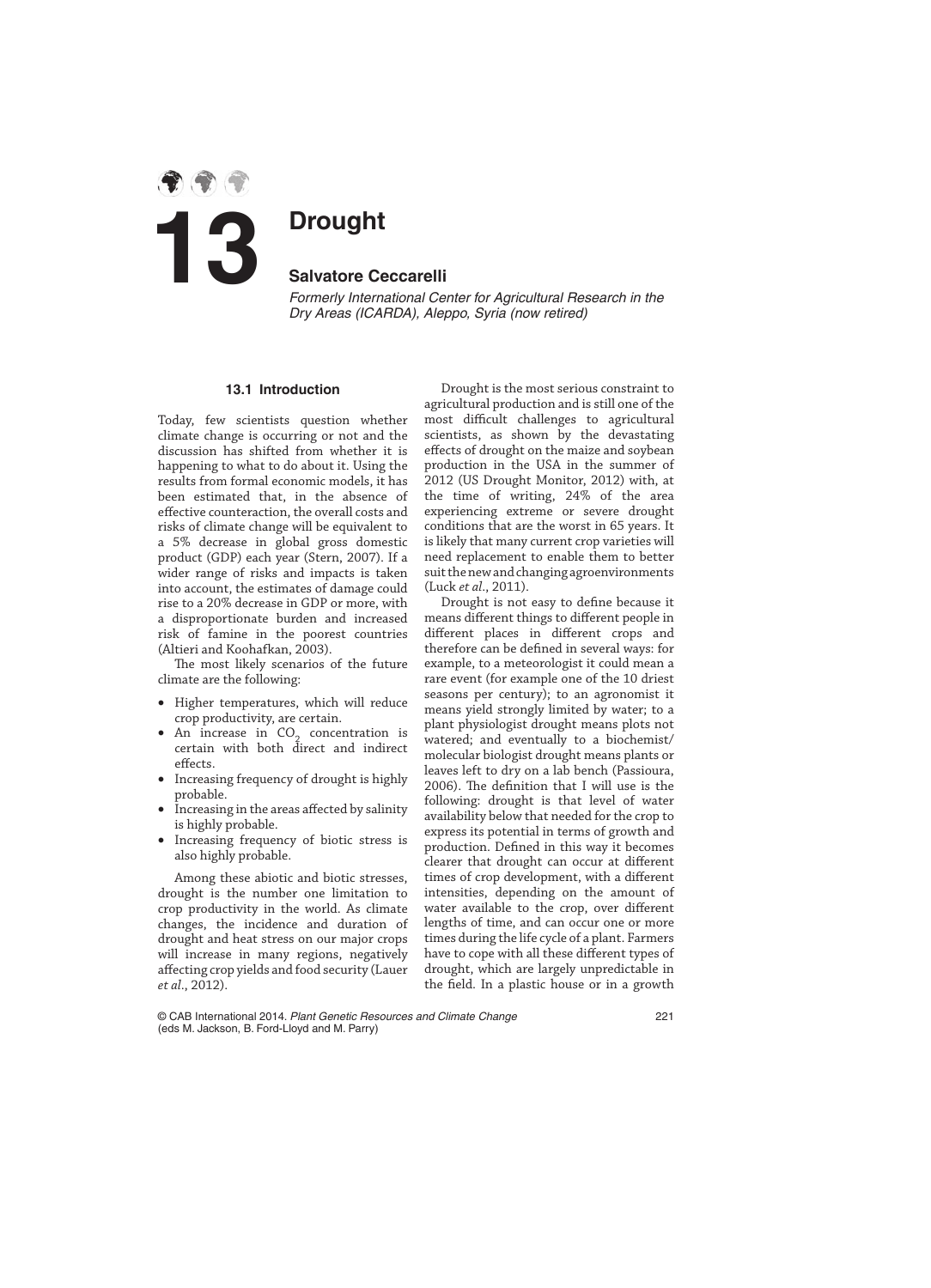chamber, where farmers usually do not plant their crops, drought is imposed artificially and hence is highly predictable. This is usually the type of drought scientists prefer to study. Whether the conclusions of these studies apply to the field drought remains to be demonstrated.

Scientists are also using, often almost as synonyms, drought tolerance and drought resistance when describing the responses of crops to limited water availability. Passioura (2006) suggested replacing these qualitative terms with water productivity, which can be quantified and expressed as units of amount of crop yield per volume of water supplied or used. The literature on drought indicates that this suggestion has not been generally followed.

Historically, drought has been the main factor limiting crop production. Water availability has been associated with the rise of several civilizations, whereas drought has caused the collapse of empires and societies, such as the Akkadian Empire (Mesopotamia, ~4200 calendar year bp), the Classic Maya (Yucatan Peninsula, ~1200 calendar year bp), the Moche IV–V Transformation (coastal Peru, ~1500 calendar year bp) (deMenocal, 2001) and the early bronze society in the southern part of the Fertile Crescent (Rosen, 1990).

Although in the past drought reached the front pages of the media only when it caused famine and death, in the past few years drought warnings have become more and more frequent. More people are now aware that drought is a permanent constraint to agricultural production in many developing countries and is increasingly causing crop losses in developed countries. The development of drought-resistant cultivars would be a major breakthrough (Ceccarelli *et al*., 2004). From a genetic point of view, however, drought resistance is a very elusive trait because its occurrence, severity, timing and duration vary from location to location and in the same location from year to year. Cultivars successful in 1 dry year may fail in another, or cultivars resistant to late drought may not be resistant to intermittent drought or to drought occurring early in the season (Passioura, 2006). To make matters worse, drought seldom occurs in isolation; it often interacts with other abiotic (particularly temperature extremes) and biotic stresses (for example root diseases and nematodes) (Fresco and Baudoin, 2002). Moreover, areas with high risk of drought generally have low-input agriculture (Ceccarelli *et al*., 1991) because the risk of crop failure or low yields is so high that farmers tend to limit investments to the bare minimum, i.e. seed and tillage. Thus, breeding for drought resistance is made more difficult by its interactions with other stresses. Eventually, and in relation to the complex syndrome of climate change, drought appears as a moving target because it is expected to gradually increase with time, and to be different from place to place, with consequences on breeding strategies including the choice of germplasm that we will discuss in the later sections of the chapter.

### **13.2 The Genetics of Drought Resistance**

Drought resistance is commonly considered an extremely complex multigenic trait controlled by several genes with small effect (Parry *et al*., 2005; Fleury *et al*., 2010) and this complexity of drought resistance emerges from both phenotypic and genotypic studies.

Phenotypic studies have considered several traits as possible candidates to be indicators of drought resistance (leaf water retention of excised leaves, stomatal conductance, proline content, osmotic adjustment, reduced xylem vessel size in seminal roots, abscisic acid accumulation, leaf turgor, leaf waxiness, leaf area index, stomatal density, transpiration efficiency, early growth vigour, growth habit, accumulation and remobilization of stem reserves,  $\Delta^{13}$  C discrimination, canopy temperature, relative water content, water use efficiency, flowering time, cell membrane stability, cell wall rheology, root characteristics and others). When we studied the association between a number of morphological traits and grain yield under stress over a number of years in barley (Ceccarelli *et al*., 1991), we found,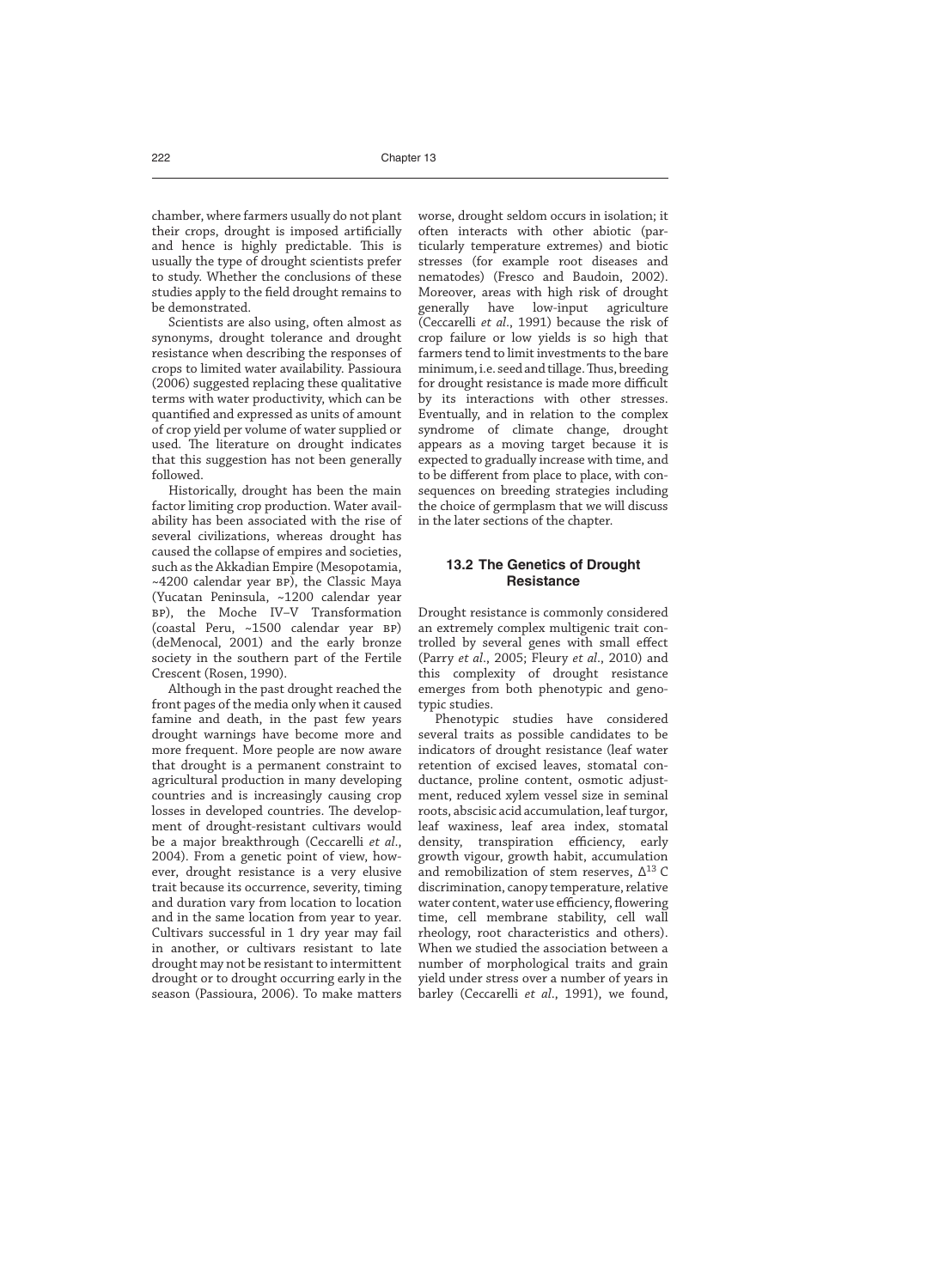however, that individual traits play a different role in different years under different combinations of climatic stresses (Table 13.1).

In spite of large differences between the four cropping seasons (from near crop failure in 1986/87 to nearly 3 t ha<sup>-1</sup> in 1987/88), high grain yield under drought was associated with earliness, large kernels and, mainly in six-row genotypes, with plant height under drought. In 1986/87, however, when a long period of low winter temperatures prevented the crop from growing during the rainy period, the correlation between grain yield and cold tolerance in two-row genotypes was almost as strong as with days to heading. In six-row genotypes, only the correlation coefficients with cold tolerance and growth vigour were significant. In that season, only the earliest of the cold tolerant two-row barleys and the most vigorous and cold tolerant six-row barleys produced harvestable yield. A similar pattern emerged in the six-row genotypes in 1988/89 cropping season also characterized by a long period of low winter temperatures coincidental with a long winter dry spell. In the two-row genotypes, the correlation between yield and cold tolerance was again as strong as with days to heading. In the environment used in this study (dryland Mediterranean with hot and dry summers and cold winters), earliness alone, despite its efficiency as an escape mechanism, is necessary but not sufficient to achieve maximum yield stability. The correlation coefficients between yield potential and yield in drought conditions were non-significant in five cases, negative in one case (two-row in 1988/89) and positive in two cases (two-row in 1985/86 and six-row in 1988/89). In these two cases, the variation of yield potential explained only 3% and 10%, respectively, of the sum of squares of yield in drought conditions. The multiple correlation coefficients (R) are not comparable across seasons (with the exception of 1985/86 and 1987/88) because some of the traits were not measured or scored each season. The comparison between two-row and six-row genotypes shows, however, that a given group of traits can have similar multiple correlation coefficients with yield in drought conditions in the same environment even though considerable differences exist between the correlation coefficients with individual traits.

Although the situation illustrated in Table 13.1 is certainly an oversimplification, it indicates that high grain yields in droughtstressed environments can be associated with different combinations of traits rather

| Table 13.1. Simple and multiple correlation coefficients (R) between grain yield in stress conditions (YD        |
|------------------------------------------------------------------------------------------------------------------|
| in kg ha <sup>-1</sup> ) and days to heading (DH), plant height in drought conditions (PHD), growth vigour (GV), |
| growth habit (GH), cold tolerance (CT), 1000 kernel weight (KW) and yield potential (YP) in two-row and          |
| six-row barley genotypes <sup>a</sup> in four cropping seasons (modified from Ceccarelli <i>et al.</i> , 1991).  |

| <b>YD</b>  | Two-row   |                   |           |           | Six-row   |          |           |           |
|------------|-----------|-------------------|-----------|-----------|-----------|----------|-----------|-----------|
| versus     | 85/86     | 86/87             | 87/88     | 88/89     | 85/86     | 86/87    | 87/88     | 88/89     |
| DH         | $-0.24**$ | $-0.17**$         | $-0.35**$ | $-0.63**$ | $-0.45**$ | $-0.07$  | $-0.35**$ | $-0.76**$ |
| <b>PHD</b> | $0.45**$  | n.a. <sup>b</sup> | 0.02      | 0.02      | $0.42**$  | n.a.     | $0.38**$  | $0.55***$ |
| GV         | $-0.12$   | $-0.06$           | $-0.03$   | $-0.08$   | $-0.19$   | $-0.21*$ | $-0.16$   | $-0.29**$ |
| GH         | $-0.09$   | $-0.01$           | $-0.08$   | $0.43**$  | $-0.20*$  | $-0.05$  | $-0.20*$  | 0.12      |
| <b>CT</b>  | n.a.      | $-0.16*$          | n.a.      | $-0.62**$ | n.a.      | $-0.21*$ | n.a.      | $-0.28**$ |
| <b>KW</b>  | $0.16*$   | $0.21***$         | $0.37**$  | $0.31**$  | 0.04      | 0.03     | $0.44**$  | $0.61***$ |
| YP         | $0.17**$  | 0.03              | $-0.04$   | $-0.34**$ | $-0.04$   | $-0.03$  | $-0.18$   | $31**$    |
| R          | $0.56**$  | $0.29**$          | $0.49**$  | $0.84***$ | $0.55***$ | $0.26*$  | $0.60**$  | $0.81***$ |
| YD.        | 1602      | 74                | 2931      | 744       | 1514      | 45       | 2869      | 567       |

a236 two-row and 96 six-row in 85/86, 86/87 and 87/88; 203 two-row and 97 six-row in 88/89; <sup>b</sup>not available; \*P<0.05; \*\*P<0.01.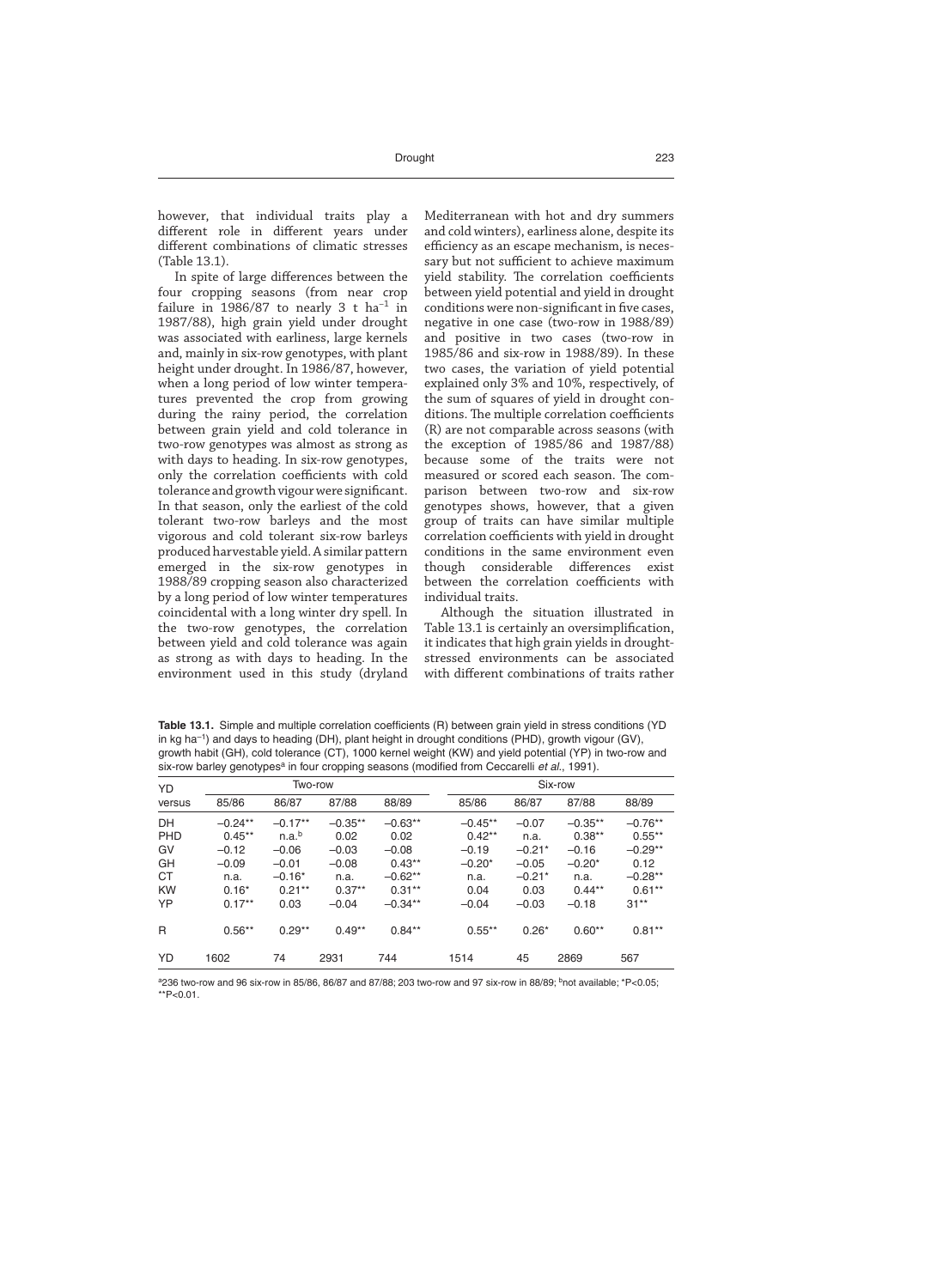than to the same specific trait, and that within these combinations the role of individual traits changes with the type, the intensity and the timing of the drought stress, which vary from year to year. It is therefore possible for each of the traits considered in Table 13.1 to find genotypes with the same value of the trait, although widely different for grain yield in drought conditions. This indicates that within a given range of values for each trait, the final performance (grain yield in drought conditions), depends on the expression of other traits. Similar results were obtained by Condon *et al*. (2002) and by Reynolds *et al*. (2007) using a general model for drought adaptation in wheat.

Phenotyping for drought resistance has recently been made more precise by the use of techniques such as nuclear magnetic resonance, canopy spectral reflectance and infrared thermography, near-infrared spectroscopy, magnetic resonance imaging and positron emission tomography (Mir *et al*., 2012).

Most of the evidence for the genetic complexity of drought resistance comes from the molecular dissection of drought tolerance using traditional quantitative trait loci (QTL) mapping and more recently with linkage disequilibrium (LD) based association mapping. These studies have identified QTLs for drought resistance/ tolerance defined as grain yield under stress and/or for characters associated with drought resistance in a number of crops; in the majority of these studies these QTLs are located on many chromosomal regions (see Table 1 in Mir *et al*., 2012), each explaining only a small portion of the total phenotypic variance.

In gene expression studies it is not uncommon for hundreds if not thousands of genes to be found being up- or downregulated under dehydration stress in the laboratory (Blum, 2011). A typical example of this complexity has been revealed by the analysis of the genes that are up-regulated or down-regulated by cold, drought and salinity stress in *Arabidopsis thaliana* (L.) Heynh (Seki *et al*., 2002).

In this study, several genes were affected by drought and salinity (119 up-regulated and 31 down-regulated), and a smaller number by drought and cold and by cold and salinity. A relatively large number of genes (22 up-regulated and 17 down-regulated) were affected by all the three abiotic stresses (Seki *et al*., 2002). As many as 128 and 26 genes were up- and down-regulated, respectively, only by drought. If these results can be extrapolated to agricultural crops and if we consider that drought and cold can occur at different developmental stages of the crop, for a variable length of time and with a variable intensity, the level of complexity of the molecular responses is likely to be higher than that shown in Fig. 13.1. In fact, data on barley show that the genes up-regulated and down-regulated at the given stress treatment are different from those up-regulated and down-regulated at a different stress treatment (Öztürk et al., 2002).

A more recent example of the genetic complexity of drought resistance is the dissection of gene expression under drought stress in rice (*Oryza sativa* L. ssp. *indica*) in which the number of genes that were up-regulated in the shoot, flag leaf and panicle was 1020, 301 and 448, respectively. Further, 547, 614 and 1145 genes were down-regulated in the shoot, flag leaf and panicle, respectively (Zhou *et al*., 2007).

However, although biotechnology has revolutionized the development of new varieties with genes being identified for engineering or marker-assisted selection (MAS) for a range of 'simple' traits, and despite a substantial investment in the study of more complex traits, there are not yet success stories based on the identification of specific genes and their utilization for drought resistance (Chapman, 2008). The only markers for traits associated with drought resistance that have found their way into practical plant breeding programmes are those for boron and aluminium tolerance (Gupta *et al*., 2010). In general, MAS has contributed very little to the release of improved cultivars with greater tolerance to abiotic stresses, and this is perhaps partly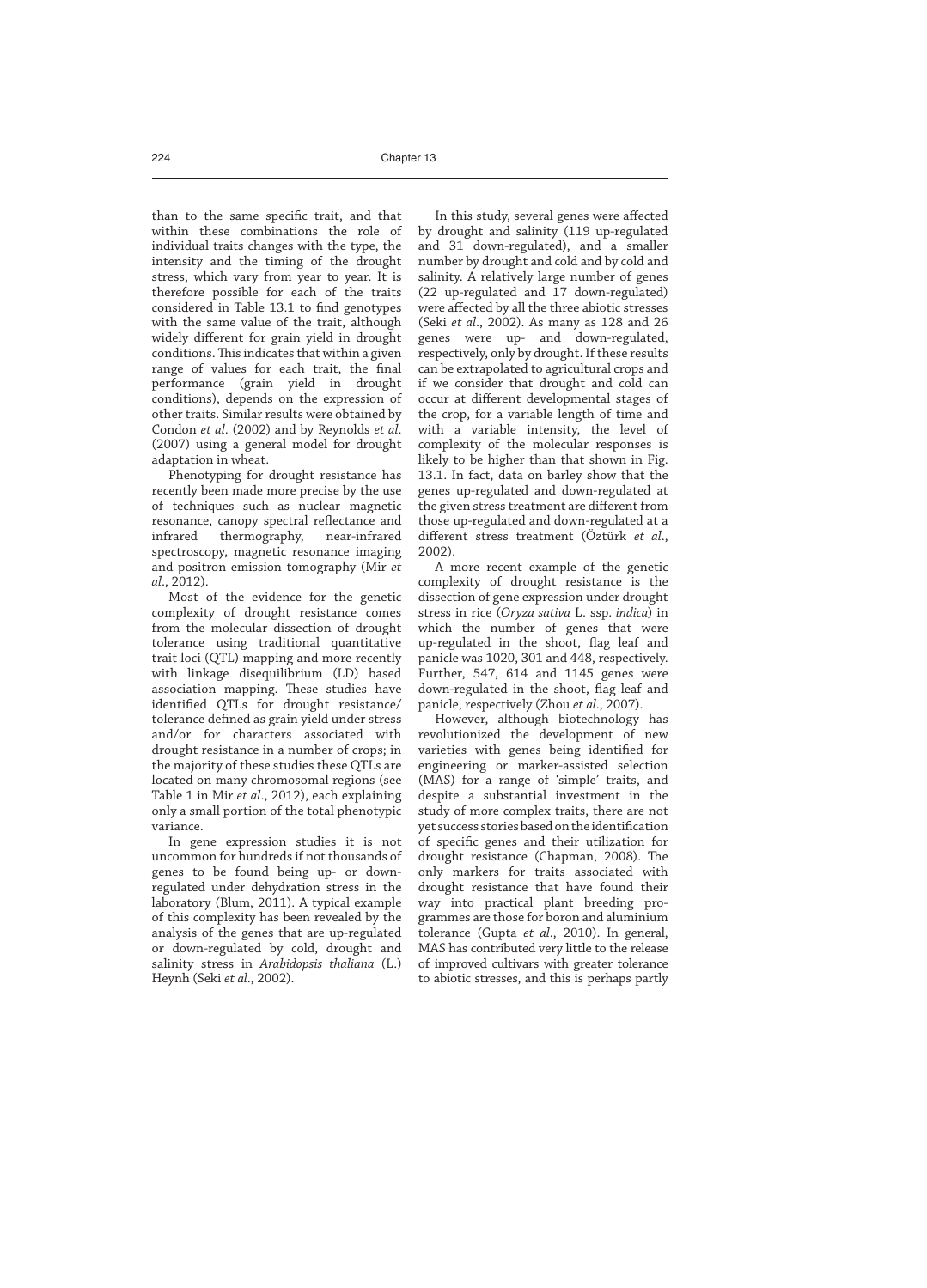

**Fig.13.1.** Up-regulated (left) and down-regulated (right) genes by cold, drought and salinity stress in *Arabidopsis thaliana* (from Ceccarelli *et al*., 2004, based on Seki *et al.,* 2002).

because interactions between multiple stresses are seldom considered (Collins *et al*., 2008).

Although QTL analysis and gene cloning have been used to investigate the same stress responses, the relationship between QTLs and stress-related sequences is still far from understood and will remain a challenge for the near future (Fleury *et al.*, 2010). This conclusion, which leaves the solutions to the near future, is common to most molecular studies.

### **13. 3 Breeding for Drought Resistance**

Two contrasting philosophies have been used to breed drought-resistant varieties. In the first, selection is done under optimum growing conditions assuming that an increased yield potential will have a carryover effect in less favourable conditions. In the second, selection is done in the presence of drought, and can take two forms: (i) indirect selection for physiological or developmental traits (analytical breeding); and (ii) direct selection for grain yield (empirical or pragmatic breeding).

The first philosophy has been one of the main concepts upon which the 'Green

Revolution' was based (Hazell, 2003), which in high-input environments achieved large production increases but also decreased agricultural biodiversity and increased environmental degradation because the varieties it produced were able to express their superiority only if supplied with chemical inputs (fertilizers, pesticides and herbicides) (Keneni *et al*., 2012). On the other hand, in the regions where farmers were too poor to afford chemical inputs and in those chronically affected by drought it failed to improve drought resistance.

Nearly one billion people in the world were still undernourished by 2010 (FAO, 2012) and drought continues to affect agricultural production severely, even in developed countries as mentioned earlier in the case of the USA in 2012 (US Drought Monitor, 2012). One corollary of this philosophy is that, because favourable environ ments tend to be similar in time and space, one or few varieties *widely adapted* can perform well in all of them, hence the reduction in agricultural biodiversity.

The second philosophy recognizes the complexity of drought and is based on breeding for *specific adaptation*. In the analytical approach, physiologists classify mechanisms for drought resistance into drought escape, drought avoidance and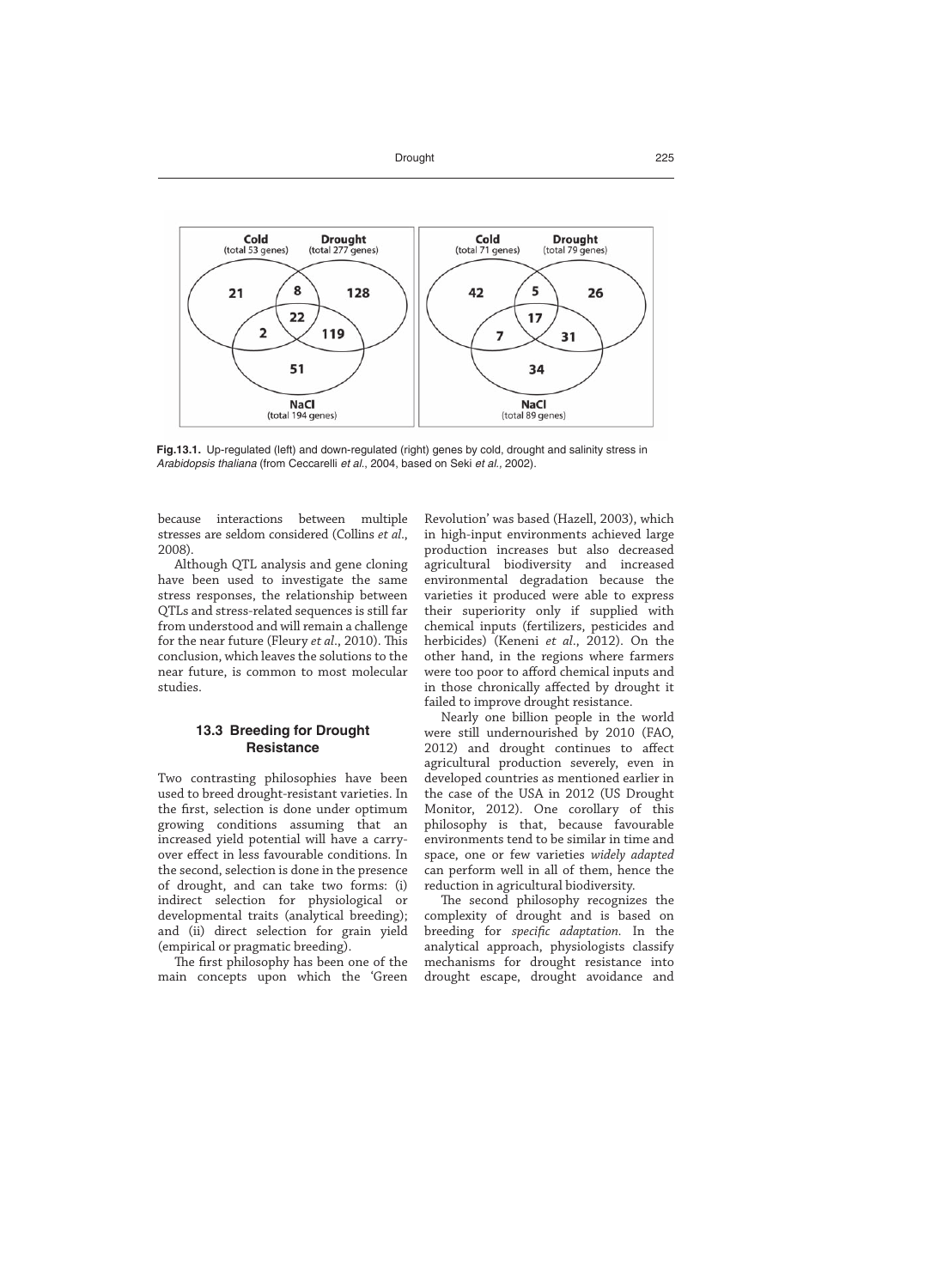drought tolerance. As discussed earlier, several traits have been associated with those mechanisms.

The analytical approach has been very successful in understanding which traits are associated with drought resistance but much less successful in developing new cultivars with improved drought resistance under field conditions where drought varies in occurrence, severity, timing and duration. Therefore, it is the interaction among traits that determines the overall crop response to drought, rather than the expression of any specific trait (Ceccarelli et al., 1991). One exception could be osmotic adjustment, which is effective in a specific drought environment (Munns and Richards, 2007).

Although breeding for drought resistance on the basis of direct selection for grain yield in the target environment (empirical or pragmatic breeding) appears intuitively as the most obvious solution, it has faced criticism because the chances of progress seem low and remote. Two issues with selection in stress environments are the precision of selection and the existence of several target environments.

On the first issue, a literature review (Ceccarelli, 1996a) has shown the absence of a consistent relationship between grain yield and the magnitude of heritability and the possibility of combining precision and relevance by conducting trials in the target environment even when it is a stress environment. The second issue, how to deal with the multitude of target environments, is intimately associated with broad and specific adaptation, two concepts that have been debated in plant breeding since the early 1920s and are still highly controversial (Ceccarelli and Grando, 2002). Because of the heterogeneity of the environments affected by drought, breeding for specific adaptation is essential to increase the yield of crops grown in these environments. Breeding for specific adaptation to drought conditions is often considered an undesirable breeding strategy, because it is usually associated with lower yields under favourable conditions and produces too many varieties for the seed companies to handle. Breeding

for wide adaptation has been considered recently to be more cost-effective than selecting specifically adapted genotypes (Windhausen *et al.*, 2012). This is not necessarily true when a plant-breeding programme is organized in a participatory way (Mustafa *et al*., 2006).

The issue of the heterogeneity and the multitude of the environments affected by drought has been addressed by developing an innovative type of breeding programme for drought prone areas based on the collaboration between farmers and scientists known as participatory plant breeding (PPB) (Ceccarelli *et al*., 2007, 2009). PPB is based on breeding for specific adaptation to both the climatic and social environment and for wide adaptation over time (also called stability or dependability) and is conducted independently in areas that are consistently different. PPB has been shown to be able to reconcile yield increases with increased biodiversity in space and time, adaptation to climate changes and enhanced rate of adoption of new varieties (Ceccarelli *et al*., 2009).

Genomic selection, a form of MAS that simultaneously estimates all locus, haplotype or marker effects across the entire genome to calculate genomic estimated breeding values (Heffner et al., 2009), is expected to revolutionize breeding in the next decade. For the time being, however, genomic selection falls short of the expectations because its accuracy is limited by inefficiencies in the prediction of phenotype from genotype (Morrell *et al*., 2012).

A fundamental component of a breeding strategy is the choice of the right type of germplasm and the next sections will illustrate examples of the importance of landraces and wild relatives in breeding for drought resistance.

# **13.4 The Value of Genetic Resources under Drought**

Today there is a contradiction between the importance of biodiversity and the dangers associated with its decline, which is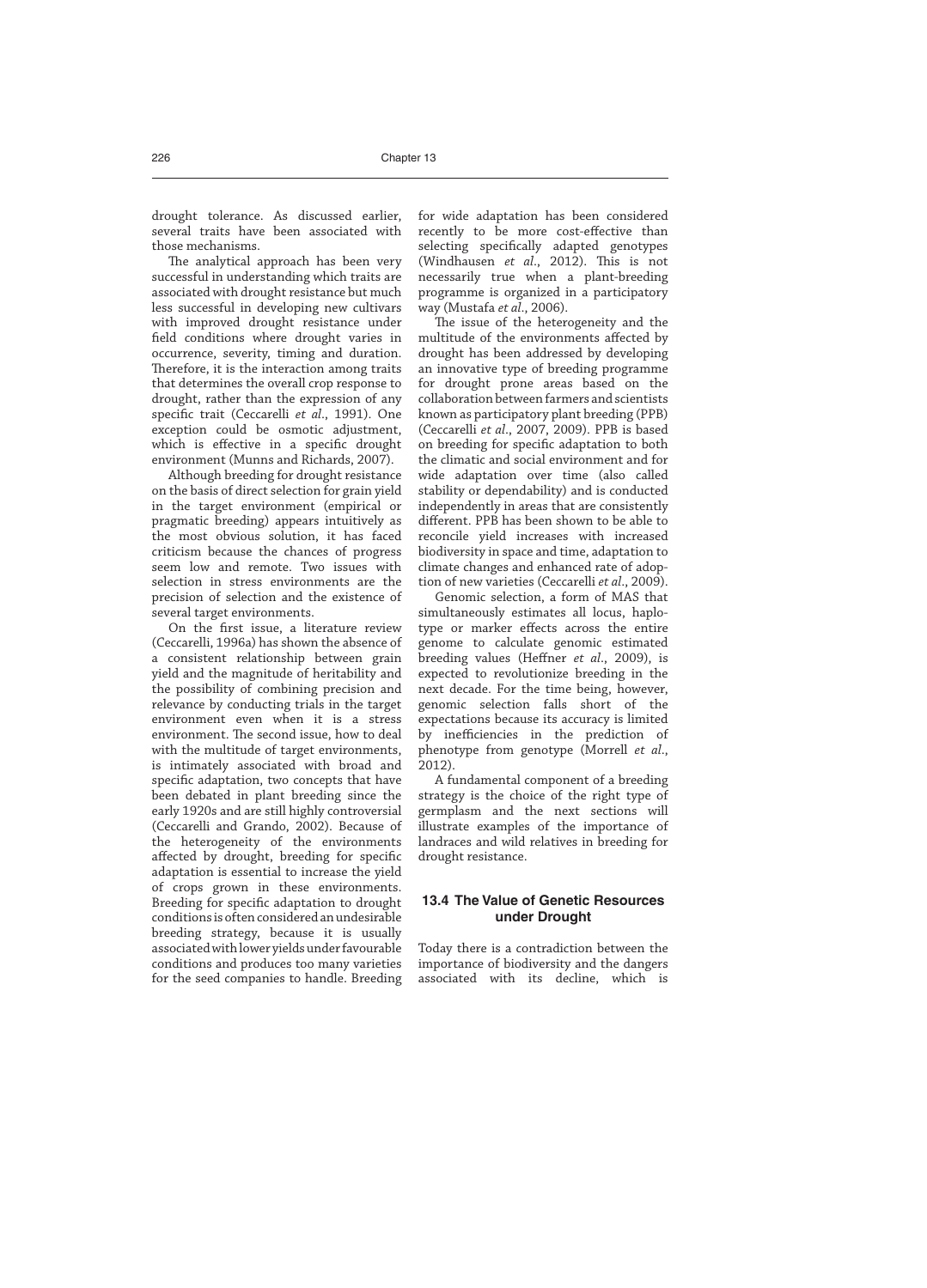recurrently emphasized by the major scientific journals (e.g. see Cardinale et al., 2012; Hooper *et al*., 2012), and the vulnerability of our crops associated with the continuous decline of agrobiodiversity (Esquinas-Alcázar, 2005; Keneni *et al*., 2012). Modern agriculture has required the development of uniform varieties, which has been met by both public and private plant breeders with a limited number of standard, high-yielding varieties: this has characterized the Green Revolution, which has made it possible to boost food production at the price of the loss of innumerable heterogeneous traditional farmers' varieties (Esquinas-Alcázar, 2005).

### **13 .4.1 Landraces**

In many developing countries, and for crops grown in low input conditions and in stress environments, landraces are still the backbone of agricultural production (Ceccarelli, 1984; Flower, 1996; Kelley *et al*., 1996; Sthapit *et al*., 1996; Grando *et al*., 2001). The reasons why farmers prefer to grow only landraces or continue to grow landraces even after partial adoption of modern cultivars are many, often including quality attributes such as food and feed quality (Kelley *et al*., 1996), and seed storability (Ceccarelli and Grando, 1999). Landraces are often able to produce some vield even in difficult conditions where modern varieties are less reliable. For example, where farmers have adopted modern cultivars they have kept the landraces in the most unfavourable areas of the farm (Cleveland et al., 2000). The value of landraces as sources of drought tolerance has been well documented in the case of barley in Syria (Ceccarelli *et al*., 1995; Grando *et al*., 2001) and in several other crops elsewhere (Brush, 1999). The comparison between barley landraces and modern cultivars under a range of conditions from severe stress (low input and low rainfall) to moderately favourable conditions (high inputs and high rainfall) has consistently indicated that:

**1.** On average, landraces yield more than modern cultivars under low-input and stress conditions (see Table 13.2).

**2.** Within landraces, there is considerable variation for grain yield under low input and drought stress conditions, but all the landrace-derived lines yield something, whereas some modern cultivars fail (see Table 13.3).

**3.** Landraces are responsive to both inputs and rainfall and the yield potential of some lines is high, though not as high as modern cultivars (see Table 13.3).

**4.** The superiority of landraces is not associated with mechanisms of escape to drought stress, as shown by their heading date (see Table 13.4).

**5.** It is possible to find modern cultivars which under low-input and stress conditions yield almost as well as landraces, but their frequency is very low.

The data in Table 13.2 suggest that selection conducted only in high-input conditions or in intermediate conditions is likely to miss most of the lines that would have performed well under low input conditions. The assumption of most breeding programmes that landraces are genetically inferior is based on work conducted in research stations. Even those breeding programmes addressing target environments that have a low yield potential because of the combination of biotic and abiotic stresses have rarely challenged this assumption.

An example of the potential value of landraces in marginal environments is given in Table 13.3 where barley breeding lines, unrelated to local barley landraces, were compared with 77 pure lines extracted from Syrian landraces in two contrasting environments, one affected by drought stress represented by two locations with 186 mm and 185 mm rainfall, respectively (YS), and the second not affected by drought and represented by three locations with 504 mm, 234 mm and 317 mm, respectively.

The landraces have an average yield advantage of 60% under stress, whereas the modern cultivars have an average yield advantage of 14% in the absence of stress. In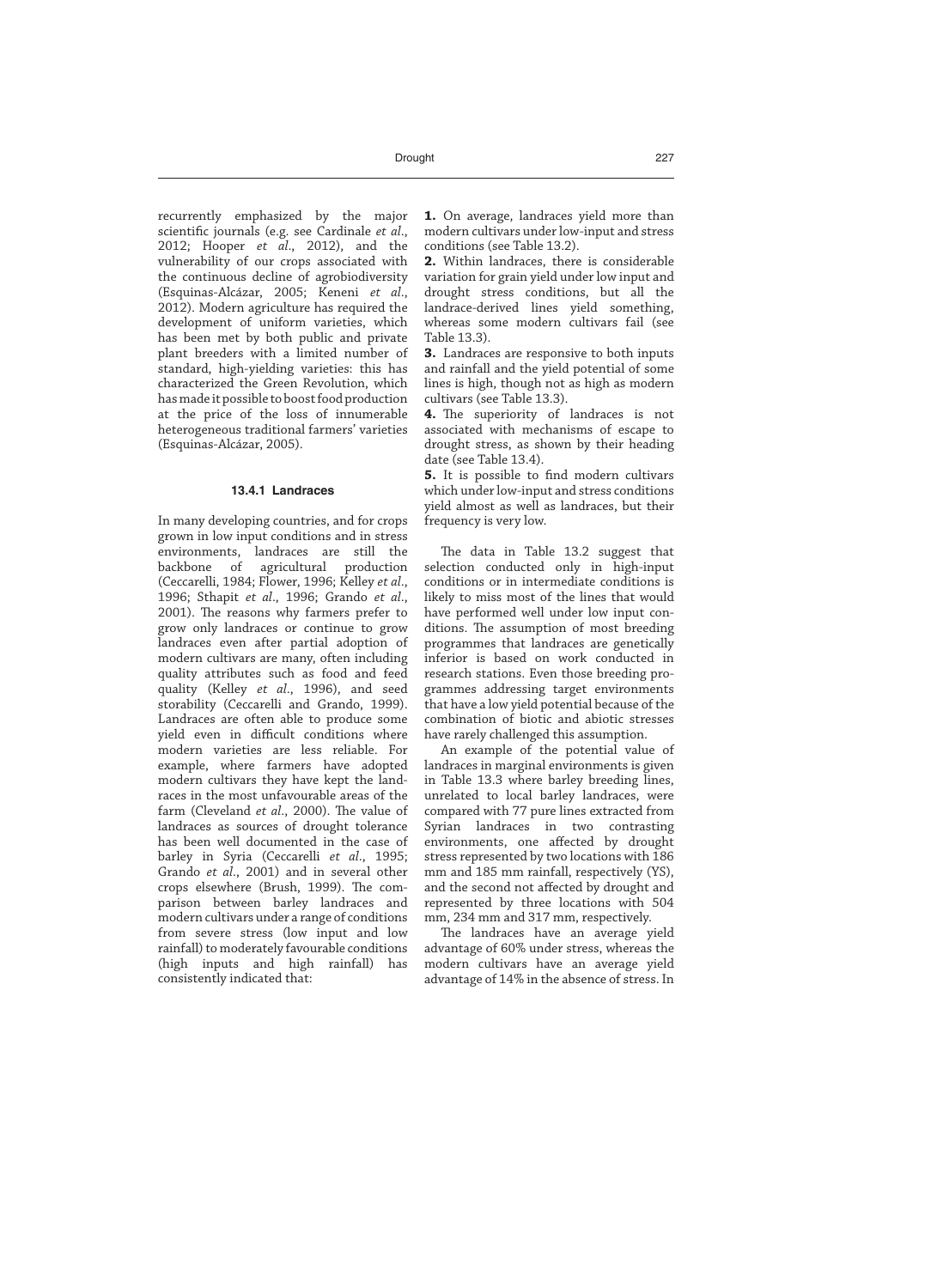| Landraces<br>$(n = 44)$ | Modern<br>$(n = 206)$ | <b>Difference</b> | pb        |  |
|-------------------------|-----------------------|-------------------|-----------|--|
| 1038                    | 591                   | 447               | < 0.01    |  |
| 3105                    | 3291                  | 186               | <b>NS</b> |  |
| 4506                    | 6153                  | 1647              | < 0.01    |  |
|                         |                       |                   |           |  |

**Table 13.2.** Grain yield (kg ha<sup>-1</sup>) of pure lines derived from Syrian landraces and modern cultivars at three levels of stress<sup>a</sup> in northern Syria (from Ceccarelli, 1996b).

a as defined by average precipitation and soil fertility (Ceccarelli, 1996b); <sup>b</sup> based on *t*-tests for groups of unequal size; NS, not significant.

**Table 13.3.** Grain yield (kg ha<sup>-1</sup>) under stress (YS) and grain yield under non-stress (YNS) of barley breeding lines classified according to the germplasm type (from Ceccarelli, 1994).

|                                         |           |            | YS <sup>b</sup>       | YNS <sup>c</sup> |                        |  |
|-----------------------------------------|-----------|------------|-----------------------|------------------|------------------------|--|
| Type of germplasm                       | Na        | Yield      | Range                 | Yield            | Range                  |  |
| Non-landraces<br>Landraces <sup>d</sup> | 155<br>77 | 488<br>788 | $0 - 893$<br>486-1076 | 3901<br>3413     | 2310-4981<br>2398-4610 |  |
| Best check                              |           | 717        |                       | 4147             |                        |  |

aNumber of entries; baverage of two stress sites; caverage of three non-stress sites; dpure lines obtained by pure line selection within landraces.

**Table 13.4.** Means of morphological, developmental and agronomic traits in 1041 modern (unrelated to Syrian landraces) barley genotypes compared with 322 pure lines extracted from Syrian landraces<sup>a</sup> (from Ceccarelli, 1994).

|                                                    | Non-landraces    | Landraces         |
|----------------------------------------------------|------------------|-------------------|
| Traits                                             | $(n = 1041)$     | $(n = 322)$       |
| Early growth vigour $(1 = good, 5 = poor)$         | 2.5 <sub>b</sub> | 3.2a              |
| Growth habit (1 = erect; $5 =$ prostrate)          | 2.8 <sub>b</sub> | 4.0a              |
| Cold tolerance $(1 =$ tolerant; $5 =$ susceptible) | 3.0a             | 1.3 <sub>b</sub>  |
| Days to heading (from emergence)                   | 117.9 b          | 121.2 a           |
| Grain filling duration (days)                      | 39.3a            | 35.5 <sub>b</sub> |
| Yield potential ( $kq$ ha <sup>-1</sup> )          | 4398.0 a         | 3293.0 b          |
| Yield under stress ( $kq$ ha <sup>-1</sup> )       | 483.1 b          | 984.0 a           |

<sup>a</sup>Means followed by the same letter are not significantly (P<0.05) different based on *t*-test for samples of unequal size.

addition to the mean performance of the two types of germplasm, the interval of variation is very informative. All 77 lines from landraces yielded something under stress, whereas some of the modern cultivars failed; the best modern cultivars yielded almost as much as the best landraces. Under non-stress conditions, it was interesting to find that the yield of some landraces was not significantly inferior to that of the best modern cultivars.

In the attempt to understanding the basis of the adaptation of landraces to drought stress conditions, we evaluated a number of morphological and developmental traits in landrace and non-landrace material hoping to find a relatively simple explanation to the superiority of the landraces under drought stress. The choice of the traits was limited to those that are easy, cheap and quick to measure because these are essential requisites for use in a breeding programme. The results were discouraging (Table 13.4). Landraces differ from non-landraces in a number of traits that together appear to form an adaptive complex.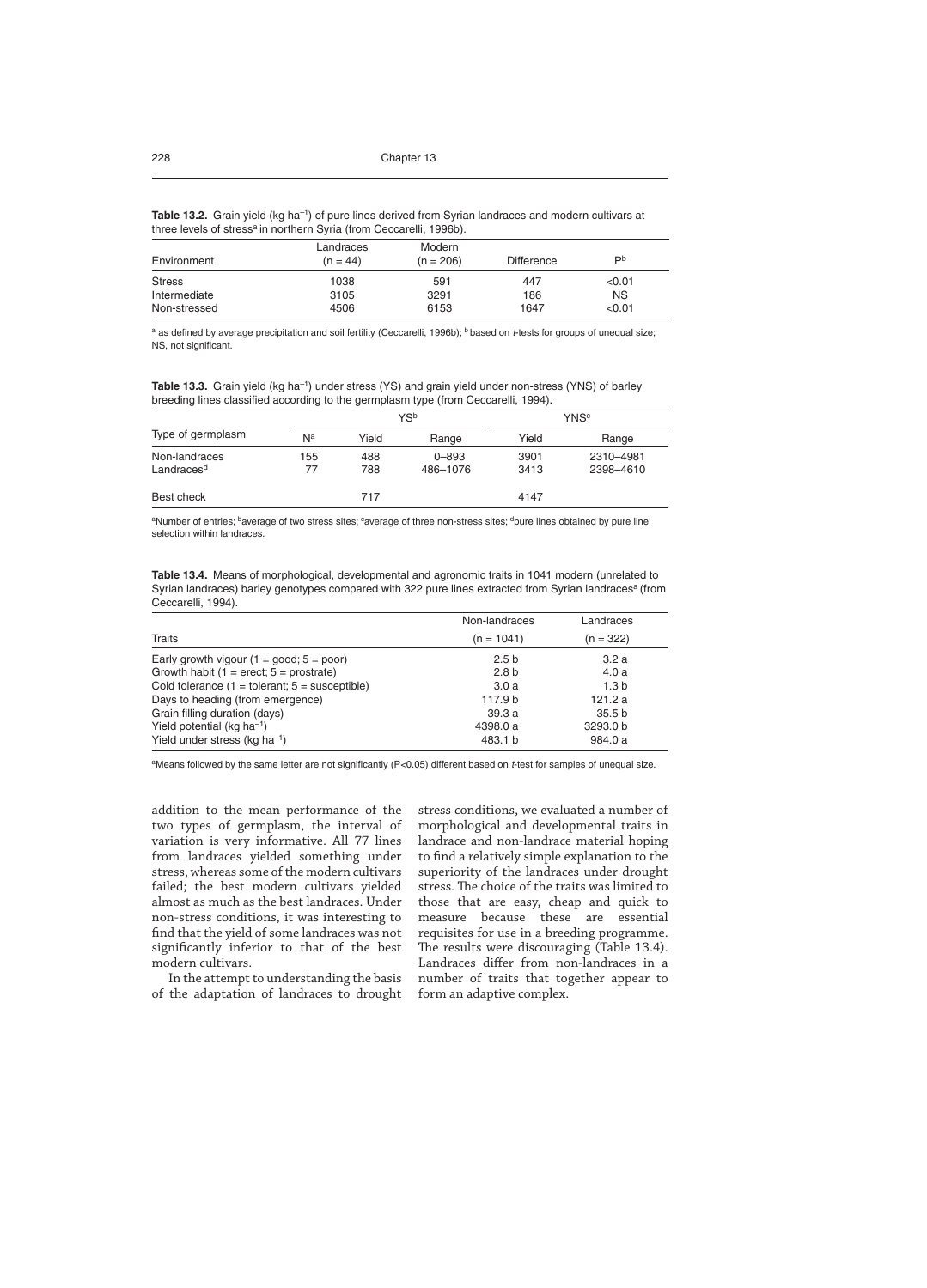If the genetic structure of landraces is considered as an evolutionary approach to survival and performance under arid and semi-arid conditions (Schulze, 1988), then it appears that during millennia of cultivation under adverse conditions, natural and artificial selection have not been able to identify either an individual genotype possessing 'a trait' associated with its superior performance or an individual genotype with a specific architecture of different traits. On the contrary, the combined effects of natural and artificial selection have led to an architecture of genotypes representing different combinations of traits each able to respond to different types of drought and different combinations of various abiotic and biotic stresses.

The value of landraces and their contribution to plant breeding has been recently summarized in the case of cereals by Newton *et al*. (2010). In the case of legumes, there is also quite a considerable body of evidence suggesting the presence of useful genes both in landraces and wild relatives (Teshome *et al*., 2010). In these reviews, examples of the contribution of landraces to plant breeding include contributing useful genes both for resistance to abiotic stresses, particularly to drought and high temperatures, and for resistance or tolerance to biotic stresses. The latter has probably been the most common and widespread contribution of landraces that in several crops have been used as donors of resistance genes to virtually all the most important diseases. This is also highly relevant in the case of climate change because one of the expected side effects is an increase in the frequency of both pest and disease epidemics.

#### **13.4.2 Crop wild relatives**

Crop wild relatives have particular value because of their potential to contribute beneficial traits to crops, such as biotic and abiotic resistance, leading to improved yield and stability (Maxted *et al*., 2006). Crop wild relative species tend to contain greater genetic variation than crops because they have not passed through the genetic bottleneck of domestication that has reduced the diversity available to breeders, and so they are expected to present a reservoir of useful variation for crop improvement (Vollbrecht and Sigmon, 2005).

Crop wild relatives have contributed significantly to improving food production and have been used particularly in barley (Lakew *et al*., 2011, 2012, 2013), cassava (Nassar, 2003), potato (Bradshaw *et al*., 2006), rice (Brar, 2005), tomato (Rick and Chetelat, 1995), lentil (Erskine *et al*., 1994), chickpea (Singh and Ocampo, 1997) and wheat (Valkoun, 2001; Zaharieva *et al*., 2001). Wild relatives have been mostly used as sources of pest and disease resistance genes (80% of the traits according to Hajjar and Hodgkin, 2007, 56% of the papers according to Maxted *et al*., 2012), much less as sources of genes for drought tolerance (17% of the references cited abiotic stress as an objective in Maxted *et al*., 2012) although several studies in a number of crops have identified useful genes for drought resistance in the corresponding wild relatives.

Barley breeders have long recognized the inherent value of wild species for the improvement of important agronomic, disease and quality traits. For example, the introgression of germplasm from wild barley, *Hordeum vulgare spp. spontaneum* (hereafter *H. spontaneum*), has been considered useful to increase the genetic variation for characters that contribute to drought tolerance in barley (Nevo, 1992; Forster *et al*., 1997; Ivandic *et al*., 2000; Grando *et al*., 2001; Baum *et al*., 2003; Ceccarelli *et al*., 2004). One example of using wild relatives in a breeding programme was ICARDA's barley breeding programme that routinely used *H. spontaneum* for drought stressed environments. One of the reasons for choosing *H. spontaneum* was its ability to maintain a long stem even under severe drought. Plant height in very dry years is very important to farmers for two reasons: firstly, it allows mechanical harvesting, which is much cheaper than hand harvesting, and second it is associated with higher straw yield and the price of straw in dry years can nearly match the price of grain. Lodging susceptibility associated with tall plants is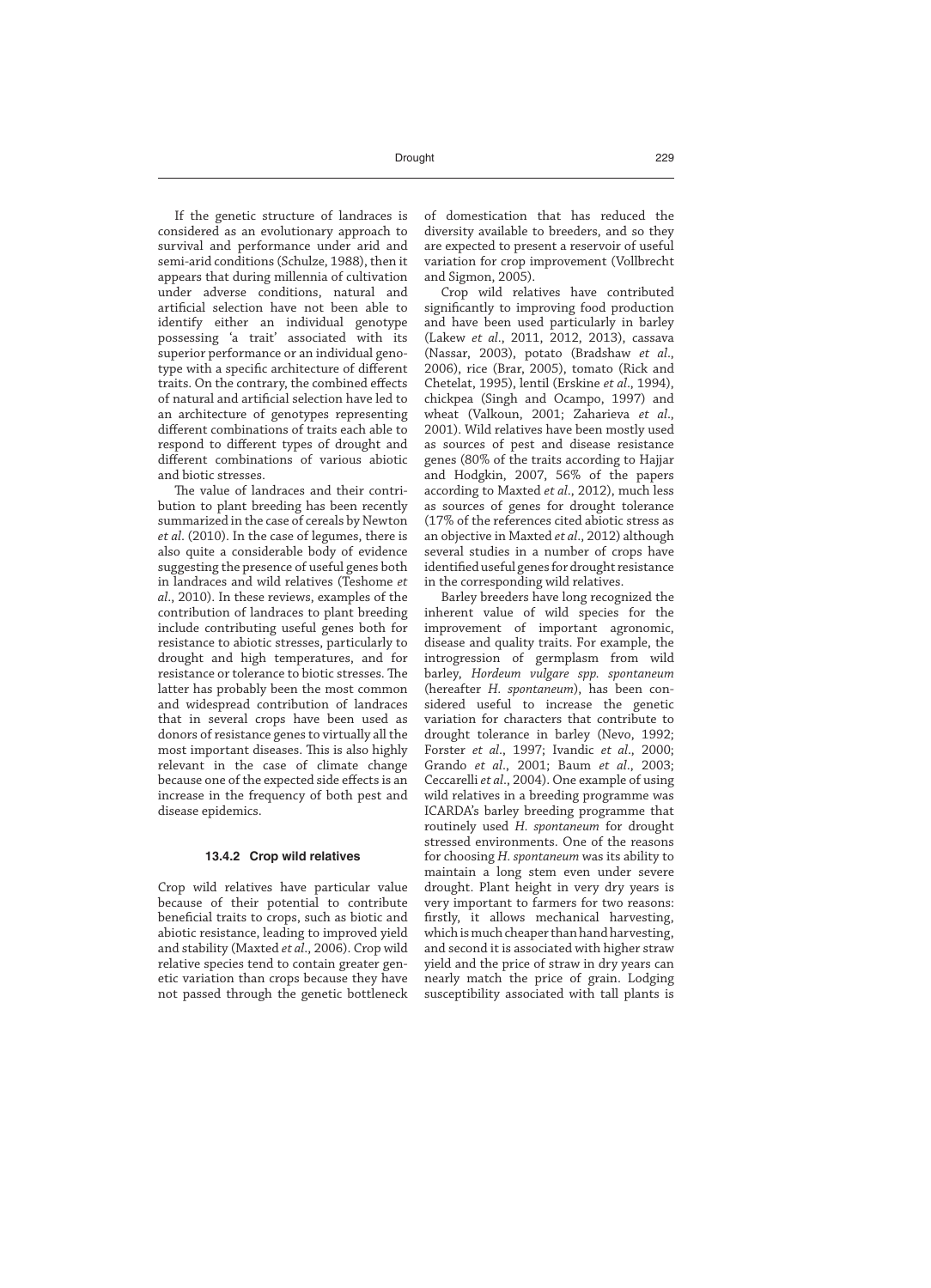seldom a problem because of the prevailing low input and dry conditions.

The decisive year for including *H*. *spontaneum* in ICARDA's breeding programme for stress environments was 1987 when a *H. spontaneum* collection was evaluated at a very dry site in Syria. That year rainfall was only 176.2 mm and there was a crop failure (Ceccarelli, 1994) with virtually no breeding lines in the entire programme able to produce grain. The only lines able to head and to produce some grains were two accessions of *H. spontaneum*. In these, some photosynthetic activity was found between 0700 and 0800 hours, the average net photosynthesis was 2.7±0.4 μmol  $CO_2$  m<sup>-2</sup> s<sup>-1</sup> and stomatal conductance was  $0.060\pm0.003$  mol m<sup>-2</sup> s<sup>-1</sup>. At the same time, the stomata of the locally adapted landrace, Arabi Aswad, considered to be drought resistant, were closed. By midday, the stomatal conductance of the *H. spontaneum* accessions decreased to 0.025 μmol  $CO<sub>2</sub>$  m<sup>-2</sup> s<sup>-1</sup> at a leaf water potential of –4.6 Mpa while the leaf water potential of Arabi Aswad was –3.5 Mpa and the stomatal conductance was zero. These lines combined earliness with an acceptable level of cold resistance, they were able to maintain good plant height under drought conditions and, despite the very dry conditions, they were also able to extrude part of the last internode outside the flag leaf (Grando *et al.*, 2001). The two *H. spontaneum* accessions have been used routinely in the crossing programme ever since.

Recently Lakew *et al.* (2011, 2012, 2013) used barley lines with various levels of introgression of the same two *H. spontaneum* accessions described above with the objective of identifying chromosomal regions in the two wild barleys responsible for increasing barley yields in marginal environments characterized by severe moisture stress. The lines were tested in a range of locations/ years from highly drought stressed (about 0.7 t ha<sup>-1</sup>) to favourable conditions  $(4.5 t)$  $ha^{-1}$ ) (Fig. 13.2). The top yielding lines in the two driest environments (BR04 and KH05) were derived mostly from crosses with one of the two *H. spontaneum* accessions, whereas most of the improved varieties

(group 8 with no *H. spontaneum* introgression) showed a positive genotype by environment (GE) interaction with the highest yielding environments (TH04, TH05 and TH06). The results of the field experiments indicated that there was variation for grain yield under drought stress among barley genotypes, and that some of the lines derived from *H. spontaneum* had consistently superior specific adaptation to the range of severe stress conditions used in this study even if the study was unable to associate this superiority with specific chromosomal regions. The usefulness of H. *spontaneum* in breeding programmes for stress conditions is likely to increase in view of the predicted increase in the occurrence of high temperatures and droughts.

## **13.5 A Dynamic Response to Climate Change**

As landraces and wild relatives are likely to become important sources of useful genetic variation when trying to cope with increased levels of drought resistance in the varieties needed to cope with climate change, the emphasis will be on where to access this type of germplasm.

The two most obvious sources of novel genetic variation are the gene banks and/or the farmers' fields. The major difference between the two sources of genetic variation is that the first is static, in the sense that it represents the genetic variation available in the collection sites at the time the collection was made, whereas the second is dynamic because landraces and wild relatives are heterogeneous populations and, as such, they evolve and can generate continuously novel genetic variation. The difference can be relevant as shown recently by Nevo *et al*., (2012) who found that accessions of wild wheat and barley relatives collected in Israel in 2008 were significantly earlier than the accessions collected in the same locations 28 years earlier and kept in a gene bank. The finding is important because it confirms that even populations of predominantly self-pollinated plants can evolve, as also shown by Morran *et al*. (2009).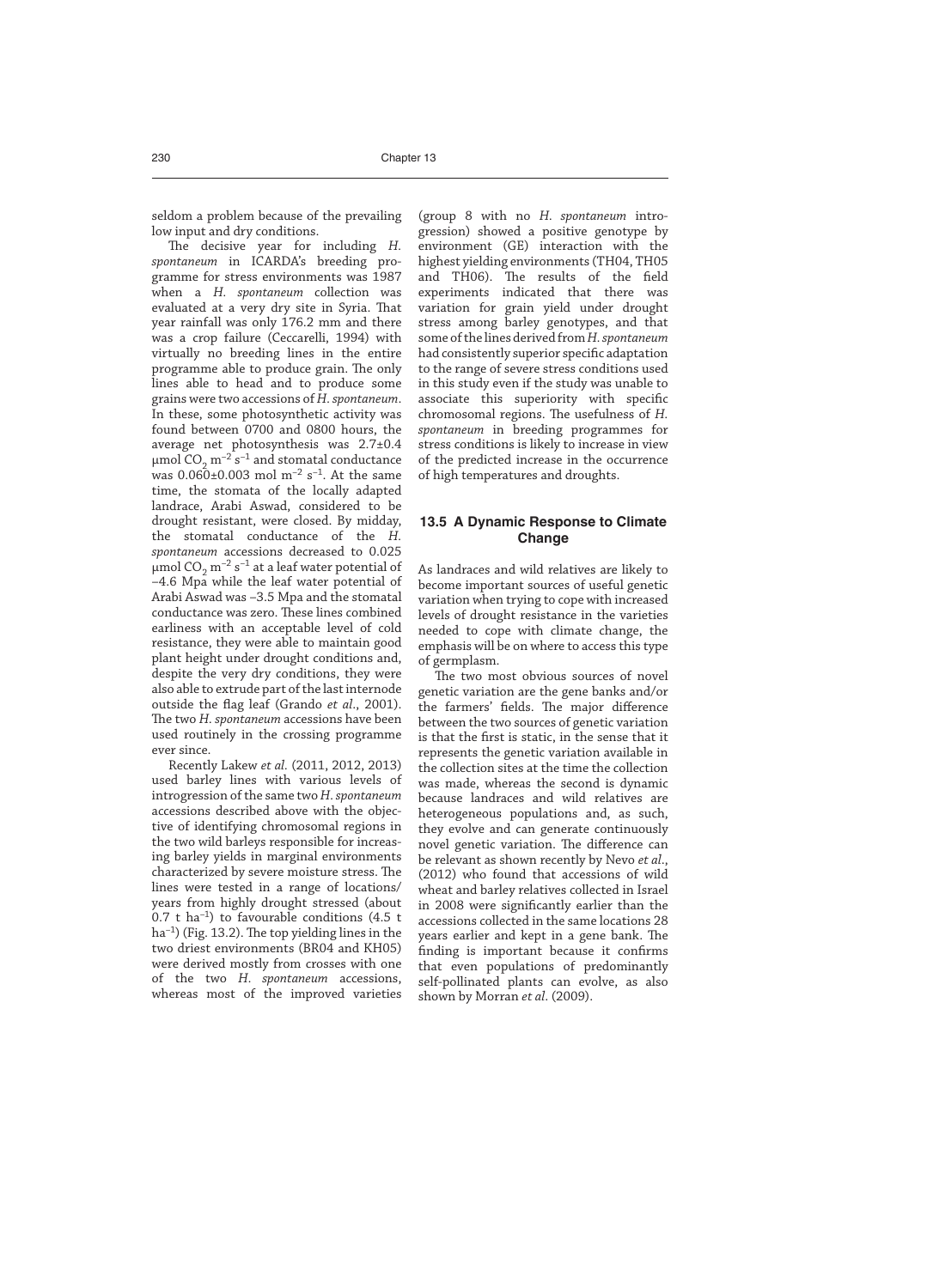

**Fig. 13.2.** GGE biplot for grain yield data in seven year x location combinations of eight groups of barley genotypes differing for the percentage of observed introgression with *H. spontaneum* (group 1 = 44.5%, group 2 = 24.2%, group 3 = 22.6%, group 4 = 45.4%, group 5 = 19.0%, group 6 = 15.5%, group 7 = 11.4%, group 8 = 0%). Groups 1, 2, 3 and 6 are introgressed with one accession of *H. spontaneum*, and groups 4, 5 and 7 with a different accession (from Lakew *et al*., 2011).

A strategy to cope with drought resistance, defined earlier as a moving target in the case of climate change, is to use population (evolutionary) breeding which produces heterogeneous varieties better able to cope with the year-to-year variability expected to increase with climate change. Evolutionary plant breeding can also produce uniform varieties capable of responding to market demand by superimposing artificial selection within the evolving population.

Evolutionary breeding (Suneson, 1956) is based on populations with large genetic variability, such as mixtures of  $F_2$ s, which can be handled directly by farmers in a multitude of environments while they slowly evolve and adapt. At ICARDA, evolutionary breeding was combined with the participatory programmes for barley and wheat and implemented in Syria, Jordan, Iran, Eritrea, Algeria, Ethiopia, and recently in Italy as a component of a European project on organic agriculture. The aim is to increase the probability of recombination within a population, which is constituted deliberately to harbour a very large amount of genetic variation.

In the case of barley such a population consisted of a mixture of nearly 1600  $F_2$ s (Ceccarelli *et al*., 2010), whereas, in the case of durum and bread wheat, the population consisted of a mixture of slightly more than 700 crosses and more than 2500  $F<sub>2</sub>$ -derived  $F_3$  and  $F_4$  generations, respectively. The barley population was planted at 19 locations in five countries, whereas the durum and bread wheat populations have been planted at five locations. The three populations have been left evolving under the pressure of changing climate conditions with the expectation of an increase in the frequency of genotypes with adaptation to the conditions (climate, soil, agronomic practices, abiotic and biotic stresses) of the location where each year the population is grown. The simplest and cheapest way of implementing evolutionary breeding is for the farmers to plant and harvest in the same location. The breeder and the farmers can, however, superimpose artificial selection with criteria that may change from location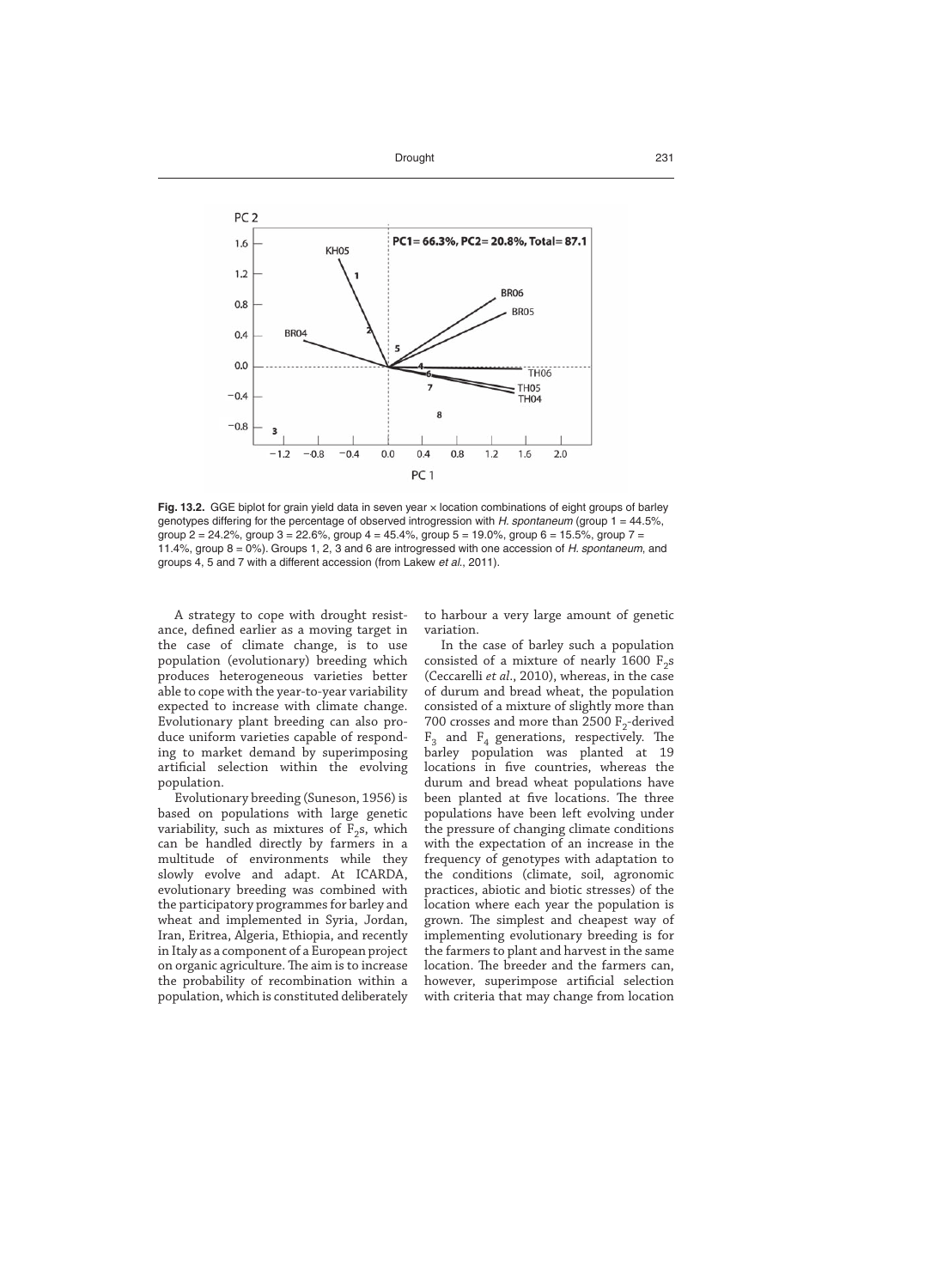to location and with time. While the population is evolving, lines can be derived and tested as pure lines in the participatory breeding programmes, or can be used as multilines, or a sub-sample of the population can be directly used for cultivation exploiting the advantages of intra-population genetic diversity described earlier. The key aspect of the method is that, while the lines are continuously extracted, the population is left evolving for an indefinite amount of time, thus becoming a unique source of continuously better adapted genetic material directly in the hands of the farmers. This approach generates a large agrobiodiversity both in space and in time. In all the countries where the evolutionary populations are currently grown (including some developed countries), the farmers share the excess seed with others so that the populations are rapidly spreading across the farmers' communities. This guarantees that the improved material will be readily available to farmers without the bureaucratic and inefficient systems of variety release and formal seed production.

### **13.6 Conclu sions**

Drought is a complex problem that affects the livelihoods of millions of poor every year and most likely will become more frequent as the climate changes. Current knowledge on the molecular basis of drought resistance is not yet sufficient to develop more drought resistant crops or varieties. Therefore, for the time being, conventional breeding based on specific adaptation and evolutionary strategies, and with the collaboration of farmers seems to be the only realistic avenue to develop in the short-term droughtresistant varieties quickly available on the ground. As our knowledge of the genetic basis of drought resistance improves, biotechnological techniques and genomic tools might offer the possibility of introducing new traits and regulatory mechanisms that would improve the efficiency of selection. As this is now admittedly recognized as an avenue for the future, there is a need to re-address the allocation of resources, which

are currently grossly unbalanced in favour of approaches that are not likely to accelerate the production of new varieties in the timeframe of climate change.

#### **References**

- Altieri, M.A. and Koohafkan, P. (2003) *Enduring Farms: Climate Change, Smallholders and Traditional Farming Communities*. Third World Network, 131 Jalan Macalister, 10400 Penang, Malaysia, p. 72.
- Baum, M., Grando, S., Backes, G., Jahoor, A., Sabbagh, A. *et al*. (2003) QTLs for agronomic traits in the Mediterranean environment identified in recombinant inbred lines of the cross 'Arta'×*H. spontaneum* 41 - 1. *Theoretical Applied Genetics* 107, 1215–1225.
- Blum, A. (2011) Drought resistance is it really a complex trait? *Functional Plant Biology* 38, 753–757.
- Bradshaw, J.E., Bryan, G.J., and Ramsay, G. (2006) Genetic resources (including wild and cultivated S*olanum* species) and progress in their utilisation in potato breeding. *Potato Research* 49, 49–65.
- Brar, D. (2005) Broadening the gene pool and exploiting heterosis in cultivated rice. In: Toriyama, K., Heong, K.L. and Hardy, B. (eds) *Rice is Life: Scientific Perspectives for the 21st Century*. Proceedings of the World Rice Research Conference, Tokyo and Tsukuba, Japan, 4–7 November 2004, pp. 157–160.
- Cardinale, B.J., Duffy, J.E., Gonzalez, A., Hooper, D.U., Perrings, C. *et al*. (2012) Biodiversity loss and its impact on humanity. *Nature* 486, 59–67.
- Ceccarelli, S. (1984) Utilization of landraces and *Hordeum spontaneum* in barley breeding for dry areas. *Rachis* 3, 8–11.
- Ceccarelli, S. (1994) Specific adaptation and breeding for marginal conditions. *Euphytica* 77, 205–219.
- Ceccarelli, S. (1996a) Adaptation to low/high input cultivation. *Euphytica* 92, 203–214.
- Ceccarelli, S. (1996b) Positive interpretation of genotype by environment interactions in relation to sustainability and biodiversity. In: Cooper, M. and Hammers, G.L. (eds) *Plant Adaptation and Crop Improvement*. CAB International, Wallingford, UK, ICRISAT, Andra Pradesh, India, and IRRI, Manila, Philippines, pp. 467–486.
- Ceccarelli, S, and Grando, S. (1999) Barley landraces from the Fertile Crescent: a lesson for plant breeders. In: Brush, S.B. (ed.) *Genes in the Field: On-Farm Conservation of Crop*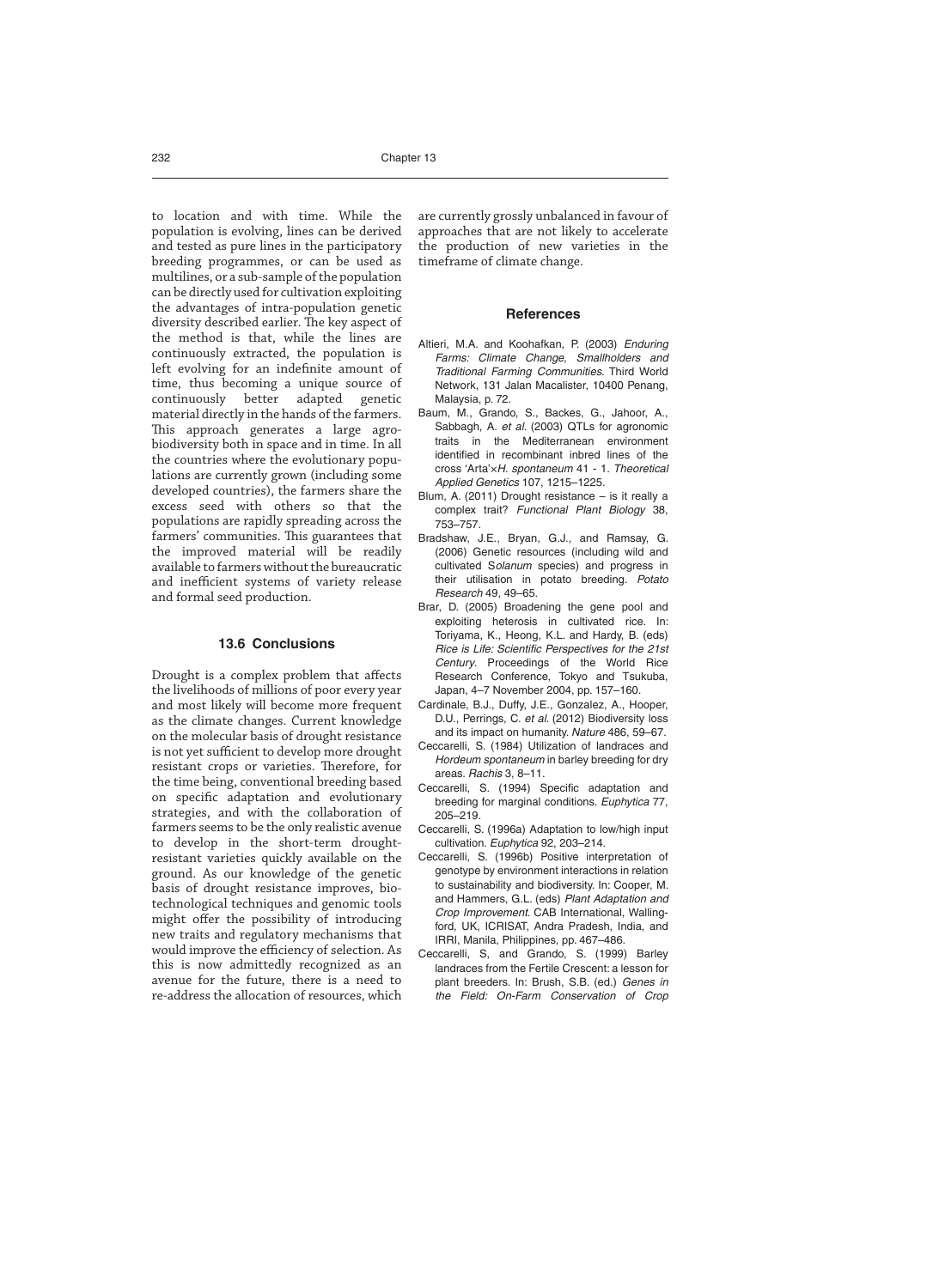*Diversity*. IPGRI, IDRC and Lewis Publishers, Boca Raton, Florida, pp. 51–76.

- Ceccarelli, S. and Grando, S. (2002) Plant breeding with farmers requires testing the assumptions of conventional plant breeding: Lessons from the ICARDA barley program In: Cleveland, D.A. and Soleri, D. (eds) *Farmers, Scientists and Plant Breeding: Integrating Knowledge and Practice.* CAB International, Wallingford, UK, pp. 297–332.
- Ceccarelli, S., Acevedo, E. and Grando, S. (1991) Breeding for yield stability in unpredictable environments: single traits, interaction between traits, and architecture of genotypes. *Euphytica* 56, 169–185.
- Ceccarelli, S., Grando, S., and van Leur, J.A.G. (1995) Barley landraces of the Fertile Crescent offer new breeding options for stress environments. *Diversity* 11, 112–113*.*
- Ceccarelli, S., Grando, S., Baum, M. and Udupa, S.M. (2004) Breeding for drought resistance in a changing climate. In: Rao, S.C. and Ryan, J. (eds) *Challenges and Strategies for Dryland Agriculture*. CSSA Spec. Publ. 32. ASA and CSSA, Madison, Wisconsin, pp. 167–190.
- Ceccarelli, S., Grando, S. and Baum, M. (2007) Participatory plant breeding in water-limited environments. *Experimental Agriculture* 43, 411–435.
- Ceccarelli, S., Guimaraes, E.P. and Weltzien, E. (eds) (2009) *Plant Breeding and Farmer Participation*. FAO, Rome, Italy.
- Ceccarelli, S., Grando, S., Maatougui, M., Michael, M., Slash, M. *et al*. (2010) Plant breeding and climate changes. *Journal of Agricultural Science* 148, 627–638.
- Chapman, S.C. (2008) Use of crop models to understand genotype by environment interactions for drought in real world and simulated plant breeding trials. *Euphytica* 161, 195–208.
- Cleveland, D.A., Soleri, D. and Smith, S.E. (2000) A biological framework for understanding farmers' plant breeding. *Economic Botany* 54, 377–390.
- Collins, N.C., Tardieu, F. and Tuberosa, R. (2008) Quantitative trait loci and crop performance under abiotic stress: where do we stand? *Plant Physiology* 147, 469–486.
- Condon, A.G., Richards, R.A., Rebetzke, G.J. and Farquhar, G. (2002) Improving intrinsic wateruse efficiency and crop yield. *Crop Science* 42, 122–131.
- deMenocal, P.B. (2001) Cultural responses to climate change during the late holocene. *Science* 292, 667–673.
- Erskine, W., Tufail, M., Russell, A., Tyagi, M.C., Rahman, M.M. *et al*. (1994) Current and future

strategies in breeding lentil for resistance to biotic and abiotic stresses*. Euphytica* 73, 127– 135.

- Esquinas-Alcázar, J. (2005) Protecting crop genetic diversity for food security: political, ethical and technical challenges. *Nature Reviews Genetics* 6, 946–953.
- Food and Agriculture Organization of the United Nations (2012) Hunger. Available at: [www.fao.](www.fao.org/hunger/en/) [org/hunger/en/](www.fao.org/hunger/en/) (accessed 21 November 2012).
- Fleury, D., Jefferies, S., Kuchel, H. and Langridge, P. (2010) Genetic and genomic tools to improve drought tolerance in wheat. *Journal of Experimental Botany* 61, 3211–3222.
- Flower, D.J. (1996) Physiological and morphological features determining the performance of the sorghum landraces of northern Nigeria. *Experimental Agriculture* 32, 129–141.
- Forster, B.P., Russell, J.R., Ellis, R.P., Handley, L.L., Robinson, D. *et al*. (1997) Locating genotypes and genes for abiotic stress tolerance in barley: a strategy using maps, markers and the wild species. *New Phytologist* 137, 141–147.
- Fresco, L.O. and Baudoin, W.O. (2002) Food and nutrition security towards human security. In: *ICV Souvenir Paper*, International Conference on *Vegetables: World Food Summit Five Years Later*. 11–13 June 2002, Rome, Italy.
- Grando, S., von Bothmer, R. and Ceccarelli, S. (2001) Genetic diversity of barley: use of locally adapted germplasm to enhance yield and yield stability of barley in dry areas. In: Cooper, H.D., Spillane, C. and Hodgin, T. (eds) *Broadening the Genetic Base of Crop Production*. CABI, New York, FAO, Rome, and IPGRI, Rome, pp. 351–372.
- Gupta, P., Langridge, P. and Mir, R. (2010) Markerassisted wheat breeding: present status and future possibilities. *Molecular Breeding* 26, 145–161.
- Hajjar, R. and Hodgkin, T. (2007) The use of wild relatives in crop improvement: a survey of developments over the last 20 years. *Euphytica* 156, 1–13.
- Hazell, P.B.R. (2003) The Green Revolution. In: Mokyr, J. (ed.) *Encyclopaedia of Economic History.* Oxford University Press, Oxford, UK, pp. 478–480.
- Heffner, E.L., Sorrells, M.E. and Jannink, J-L. (2009) Genomic selection for crop improvement. *Crop Science* 49, 1–12.
- Hooper, D.U., Adair, E.C., Cardinale, B.J., Byrnes, J.E.K, Hungate, B.A. *et al*. (2012) A global synthesis reveals biodiversity loss as a major driver of ecosystem change. *Nature* 486, 105– 108.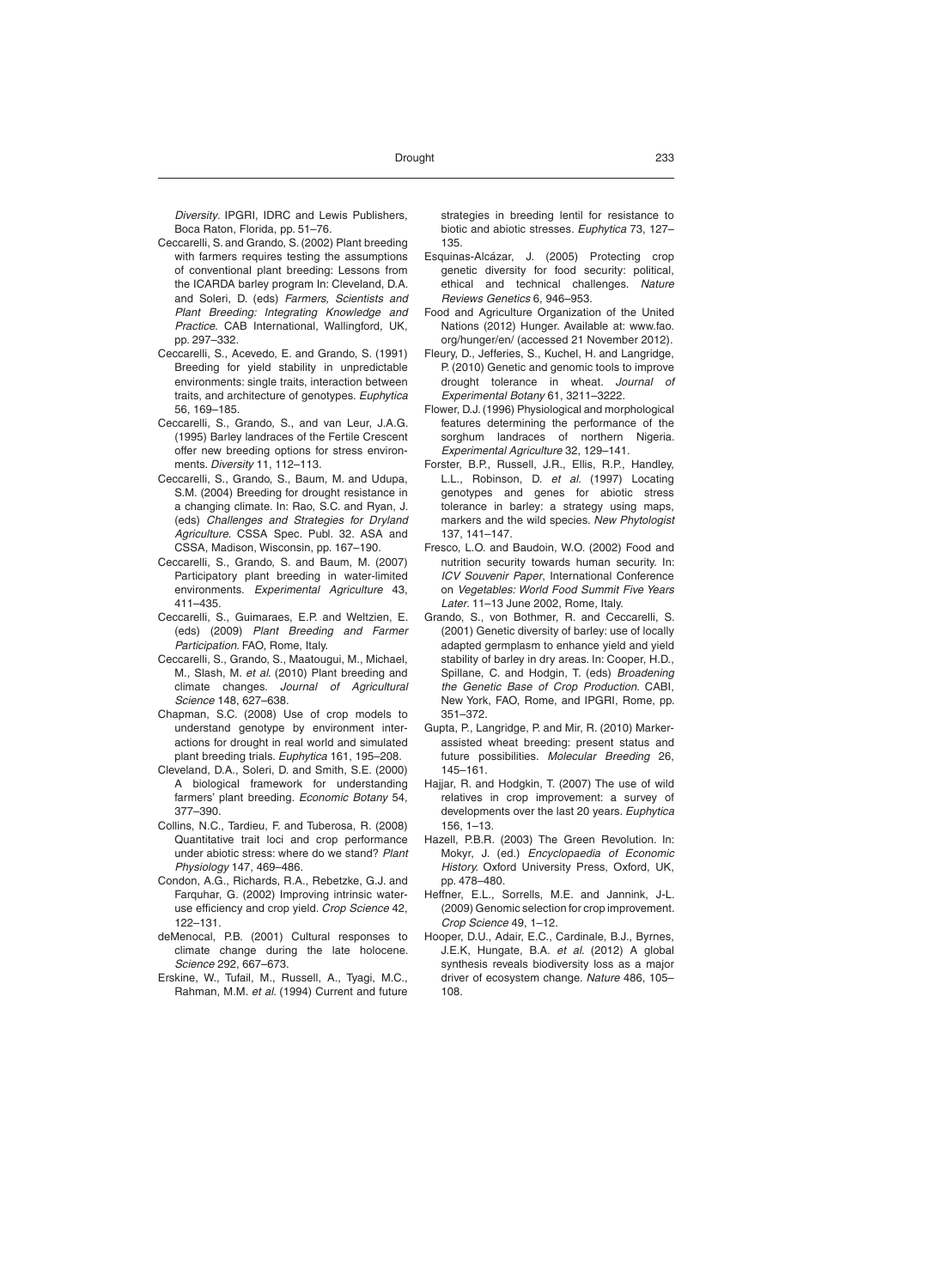- Ivandic, V., Hackett, C.A., Zhang, Z.J., Staub, J.E., Nevo, D. *et al*. (2000) Phenotypic responses of wild barley to experimentally imposed water stress. *Journal of Experimental Botany* 51, 2021–2029.
- Kelley, T.G., Parthasarathy Rao, P., Weltzien, E. and Purohit, M.L. (1996) Adoption of improved cultivars of pearl millet in an arid environment: straw yield and quality considerations in western Rajasthan. *Experimental Agriculture* 32, 161– 171.
- Keneni, G., Bekele, E., Imtiaz, M. and Dagne, K. (2012) Genetic vulnerability of modern crop cultivars: causes, mechanism and remedies. *International Journal of Plant Research* 2, 69–79.
- Lakew, B., Eglinton, J., Henry, R.J., Baum, M., Grando, S. et al. (2011) The potential contribution of wild barley (*Hordeum vulgare* spp. *spontaneum*) germplasm to drought resistance of cultivated barley (*Hordeum vulgare* spp. *vulgare*). *Field Crops Research* 120, 161–168.
- Lakew, B., Henry, R.J., Eglinton, J., Baum, M., Ceccarelli, S. *et al*. (2012) SSR analysis of introgression of drought tolerance from the genome of *Hordeum spontaneum* into cultivated barley (*Hordeum vulgare* ssp. *vulgare*). *Euphytica* DOI 10.1007/s10681-012-0795-9.
- Lakew, B., Henry, R.J., Ceccarelli, S., Grando, S., Eglinton, J. *et al*. (2013) Genetic analysis and phenotypic associations for drought tolerance in *Hordeum spontaneum* introgression lines using SSR and SNP markers. *Euphytica* 189, 9–29.
- Lauer, J.G., Bijl, C.G., Grusak, M.A., Baenziger, P.S., Boote, K. *et al.* (2012) The scientific grand challenges of the 21st century for the Crop Science Society of America. *Crop Science* 52, 1003–1010.
- Luck, J., Spackmand, M., Freemand, A., Trębicki, P., Griffiths, W. et al. (2011) Climate change and diseases of food crops. *Plant Pathology* 60, 113– 121.
- Maxted, N., Ford-Lloyd, B.V., Jury, S.L., Kell, S.P. and Scholten, M.A. (2006) Towards a definition of a crop wild relative. *Biodiversity Conservation* 15, 2673–2685.
- Maxted, N., Kell, S., Ford-Lloyd, B., Dulloo, E. and Toledo, A. (2012) Toward the systematic conservation of global crop wild relative diversity. *Crop Science* 52, 774–785.
- Mir, R.R., Zaman-Allah, M., Sreenivasulu, N., Trethowan, R. and Varshney, R.K. (2012) Integrated genomics, physiology and breeding approaches for improving drought tolerance in crops. *Theoretical Applied Genetics* 125, 625– 645.
- Morran, L.T., Parmenter, M.D. and Phillips, P.C. (2009) Mutation load and rapid adaptation favour

outcrossing over self-fertilization. *Nature* 462, 350–352.

- Morrell, P.L., Buckler, E.S., Ross-Ibarra, J. (2012) Crop genomics: advances and applications. *Nature Reviews Genetics* 13, 85–96.
- Munns, R. and Richards, R.A. (2007) Recent advances in breeding wheat for drought and salt stresses. In: Jenks, M.A.P., Hasegawa, M. and Jain, S.M. (eds) *Advances in Molecular Breeding toward Drought and Salt Tolerant Crops*. Springer-Verlag, Dordrecht, the Netherlands, pp. 565–586.
- Mustafa, Y., Grando, S. and Ceccarelli, S. (2006) Assessing the Benefits and Costs of Participatory *and Conventional Barley Breeding Programs in Syria*. ICARDA, Aleppo, Syria.
- Nassar, N.M.A. (2003) Cassava, *Manihot esculenta* Crantz genetic resources: VI Anatomy of a diversity center. *Genetics and Molecular Research* 2, 214–222.
- Nevo, E. (1992) Origin, evolution, population genetics and resources for breeding of wild barley, *Hordeum spontaneum*, in the Fertile Crescent. In: Shewry, R.P. (ed.), *Barley: Genetics, Biochemistry, Molecular Biology and Biotechnology*. CAB International, Wallingford, UK, pp. 19–43.
- Nevo, E., Fu,Y.-B., Pavlicek, T., Khalifa, S., Tavasi, M. *et al*. (2012) Evolution of wild cereals during 28 years of global warming in Israel. *Proceedings of the National Academy of Sciences USA* 109, 3412–3415.
- Newton, A.C., Akar, T., Baresel, J.P., Bebeli, P.J., Bettencourt, E. *et al*. (2010) Cereal landraces for sustainable agriculture. A review. *Agronomy for Sustainable Development* 30, 237–269.
- Öztürk, Z.N., Talamé, V., Michalowski, C.B., Gozukirmizu, N., Tuberosa, R. *et al*. (2002) Monitoring large-scale changes in transcript abundance in drought- and salt-stressed barley. *Plant Molecular Biology* 48, 551–573.
- Parry, M.A.J., Flexas, J. and Medrano, H. (2005) Prospects for crop production under drought: research priorities and future directions. *Applied Biology* 147, 211–226.
- Passioura, J.B. (2006) Increasing crop productivity when water is scarce  $-$  from breeding to field management. *Agricultural Water Management* 80, 176–196.
- Reynolds, M., Dreccer, F. and Trethowan, R. (2007) Drought-adaptive traits derived from wheat wild relatives and landraces. *Journal of Experimental Botany* 58, 177–186.
- Rick, C. and Chetelat, R. (1995) Utilization of related wild species for tomato improvement. *Acta Horticulturae* 412, 21–38.
- Rosen, A.M. (1990) Environmental change at the